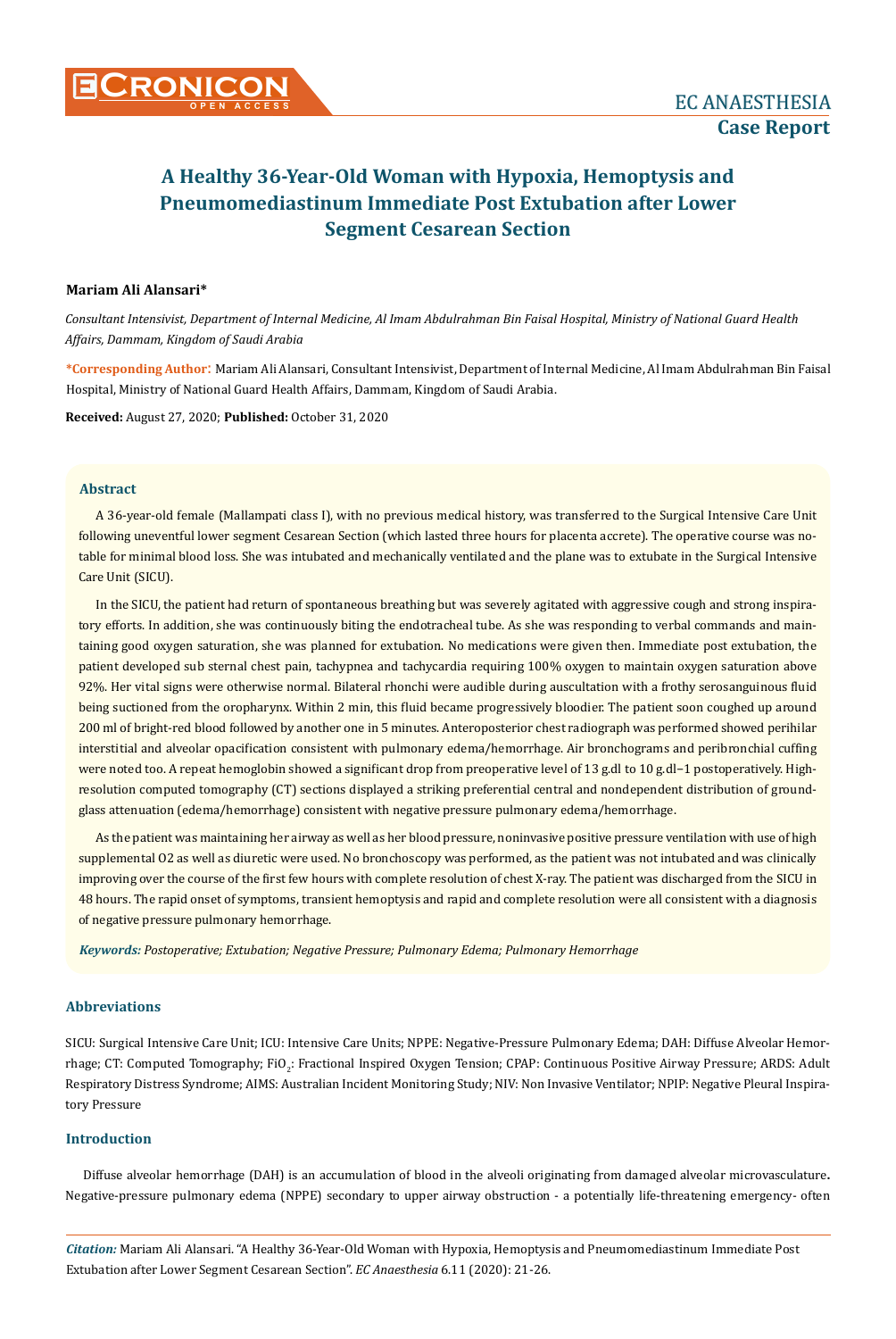22

encountered in the acute perioperative and critical care settings- proceeds DAH in the postoperative settings. Both NPPE as well as NPPErelated DAH are relatively rare but well-described life-threatening complication which was first reported many years ago [1]. Incidence is 0.1% of general anesthesia requiring tracheal intubation, most commonly caused by laryngospasm [2]. Strong respiratory efforts is the leading cause for generation of high negative pressure which is more prominent among young, athletic men than women with good thoracic musculature that allows them to maintain an extremely strong inspiration during a long period of apnea against an obstructed airway. Unlike the predominant occurrence of this entity in male patient, we discuss here a case of a female patient with no other risk factors presenting with NPPE related DAH associated with an impressive hemoptysis and acute respiratory failure.

## **Case Report**

An otherwise healthy 36-yr-old woman underwent elective lower segment Cesarean Section for placenta accrete. She had previously undergone general anesthesia without complications and had no family history of difficulties with anesthesia. The patient's height was 165 cm, she weighed 75 kg. Her physical examination revealed no abnormalities. After premedication, anesthesia was induced and maintained. The surgery lasted three hours and was uneventful. The plane was to extubate in the Surgical Intensive Care Unit (SICU) because of a busy OR, therefore she was shifted intubated and mechanically ventilated to the SICU.

In the SICU, the patient initiated spontaneous ventilation but was severely agitated with aggressive cough and strong inspiratory efforts resulting in chest wall retraction. In addition, she was continuously biting the endotracheal tube. As she was responding to verbal commands, maintaining good oxygen saturation, and had reached for the endotracheal tube she was extubated. No medications were given then. She was then noted to have no apparent air movement for approximately 35 seconds. Immediately and post extubation, the patient developed sub sternal chest pain, tachypnea and tachycardia Oxygen saturation measured by pulse oximetry (SpO $_2$ ), decreased to approximately 80%. 100% oxygen were needed to increase SpO<sub>3</sub> to 92%. Her vital signs were otherwise normal. Bilateral rhonchi were audible during auscultation with a frothy serosanguinous fluid being suctioned from her oropharynx. Within 2 min, this fluid became progressively bloodier. The patient soon coughed up around 200 ml of bright-red blood followed by another 200 ml blood in 5 minutes. Upon further suctioning neither gastric contents nor more blood was present in the oropharynx. Continuous positive airway pressure (CPAP) with 100% oxygen was then applied using a face mask. An anteroposterior chest radiograph was performed which showed perihilar interstitial and alveolar opacification consistent with pulmonary edema and possibly alveolar hemorrhage. Air bronchograms and peribronchial cuffing were noted too. A small pneumomediastinum was also seen (Figure 1).



*Figure 1*

*Citation:* Mariam Ali Alansari. "A Healthy 36-Year-Old Woman with Hypoxia, Hemoptysis and Pneumomediastinum Immediate Post Extubation after Lower Segment Cesarean Section". *EC Anaesthesia* 6.11 (2020): 21-26.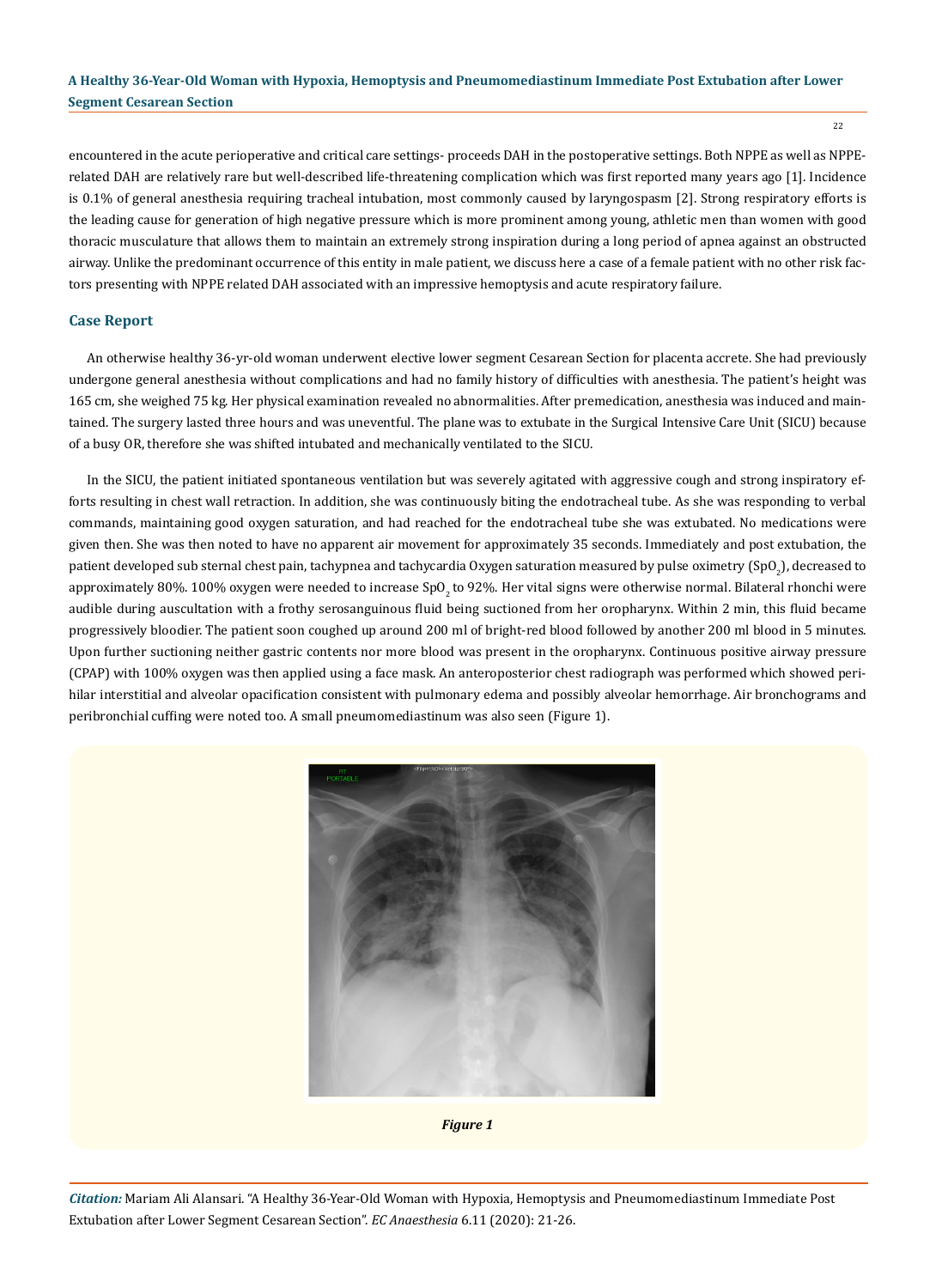The first arterial blood gas measurement obtained within 5 minutes of the initial event showed a pH of 7.34, an arterial carbon dioxide tension (PaCO<sub>2</sub>) of 32 mmHg and an arterial oxygen tension (PaO<sub>2</sub>) of 70 mmHg, with a fractional inspired oxygen tension (FiO<sub>2</sub>) of 1.0.

Over the course in the SICU, repeat hemoglobin showed a significant drop from preoperative level of 13 g.dl to 10 g.dl<sup>-1</sup> postoperatively. Transthoracic echocardiography showed preserved ejection fraction with normal chamber size. High-resolution computed tomography (CT) sections displayed a striking preferential central and nondependent distribution of ground-glass attenuation (edema/hemorrhage) consistent with negative pressure pulmonary edema and hemorrhage (Figure 2). Serologic workup for systemic disorders including vasculitis and connective tissue diseases was found later to be negative.





During the next few hours, respiratory condition stabilized, necessitating weaning oxygen requirements gradually. Blood pressure remained stable all through. On the second ICU day, the patient's condition began to show marked improvement. Oxygenation improved dramatically, and FiO<sub>2</sub> was 0.3. Bronchoscopy was thought to be unnecessary because of the patient's obvious clinical improvement and was not intubated. Forty eight hours from the initial event, the patient was transfers to the ward and thereafter was discharged from the hospital after 2 days, with normal results of chest X-ray. Follow-up at six months showed no functional deficit.

#### **Discussion**

Negative-pressure pulmonary edema (NPPE)-related diffuse alveolar hemorrhage (DAH) is an underdiagnosed clinical entity seen with alveolar capillary damage. The pathophysiology of NPPE is generation of a negative pleural pressure against an upper airway obstruction.

NPPE itself is a rare but well-described complication of upper airway obstruction and has been of particular interest to clinicians [3]. It is a dangerous clinical complication during the recovery period after general anesthesia. It occurs more frequently than reported in studies, which should draw the attention for anesthesiologists and Intensivist.

*Citation:* Mariam Ali Alansari. "A Healthy 36-Year-Old Woman with Hypoxia, Hemoptysis and Pneumomediastinum Immediate Post Extubation after Lower Segment Cesarean Section". *EC Anaesthesia* 6.11 (2020): 21-26.

23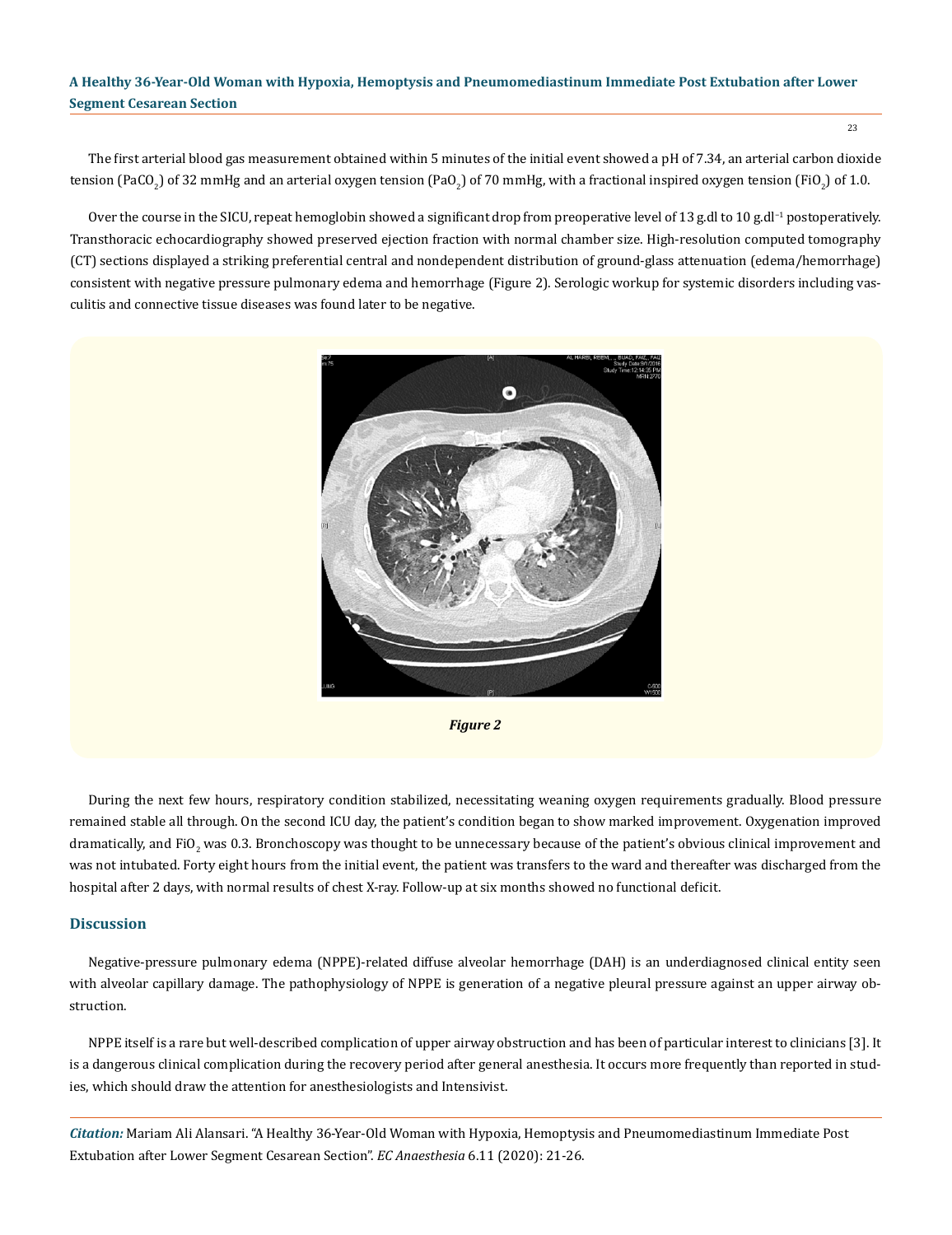NPPE usually progresses rapidly. The time from the onset of airway obstruction to the development of pulmonary edema could range from few minutes to within first few hour after surgery without specific time window [4]. Although negative intrapleural pressure is the main component of NPPE pathogenesis, other factors also play an important role. Other risk factors for NPPE include obesity, short thick neck, Mallampati score III, history of obstructive sleep apnea and non-utilization of laryngotracheal topical anesthetics during intubation and intravenous administration of lidocaine before extubation. Obviously, the overt straining, strong inspiratory efforts and endotracheal tube biting were the causative factors in the case we had.

In the perioperative period, NPPE could be life-threatening complication without timely diagnosed and treated. Therefore, it is essential to notice the potential causes, make a rapid differential diagnosis, and determine the effective treatment before disease aggravation occurs. In this case, pulmonary edema associated with aspiration pneumonia was first excluded. The patient underwent strict fasting with no history of aspiration. She was otherwise healthy young woman with no history of cardiovascular disease, with Echocardiography showing no abnormalities, thus cardiogenic pulmonary edema was also ruled out. In addition, there was no drug-associated allergy during the entire perioperative period. Considering the above factors as well as patient undergoing acute airway obstruction after extubation followed subsequently by flash pulmonary edema and rapid recovery thereafter after use of assisted ventilation via CPAP, the diagnosis of NPPE and NPPE related DAH was made.

NPPE has was estimated to have incidence of 0.1% in all anesthetic practices. More recently, an Australian Incident Monitoring Study (AIMS) reported an incidence of NPPE in up to 3% of all incidence reports of postextubation laryngospasm [5]. Literature review reveals mortality ranging from 11% up to 40%, more in elderly patients with respiratory dysfunction and cardiac disease. Failure of early recognition may lead to progression to unnecessary and potentially deleterious iatrogenic complication of NPPE 'adult respiratory distress syndrome (ARDS) through damage of the pulmonary capillaries by mechanical disruption of the alveolar-capillary membrane, contributing to increase risk of mortality.

The normal negative pleural inspiratory pressure (NPIP) ranges from -2.5 to -10 cm H2O, whereas the NPIP during acute airway obstruction in adults may reach -50 to -80 cm  $H_2O$  (10 times or more that of normal breathing). In adults, an inspiratory effort against a closed upper airway (Muller maneuver) can generate up to negative 140 mm  ${\rm H_2O}$  pressure with vigorous inspiratory efforts [6]. After laryngospasm, the patient continues inspiring against a closed glottis, generating a marked negative intrathoracic pressure leading to an increase in venous return to the right heart and pulmonary arteries. This volume expansion causes high capillary and arteriolar pressure, which favors the accumulation of transudate in interstitial and alveolar spaces. With the increase in hydrostatic pressure, erythrocytes might diffuse through alveolo-capillary membrane, resulting in pink frothy sputum, while blood (hemoptysis) could occur when higher NPIP is generated resulting from rupture of alveolocapillary membrane and diffuse alveolar hemorrhage (DAH) [7]. Hemoptysis is caused by generating extremely high negative inspiratory pressure reaching more than -150 cm/H<sub>2</sub>O [8]. This degree of high negative pressure affects the central airways much more than the distal alveolar-capillary system (as in NPPE) elevating the bronchial vascular pressure resulting in rupture and hemorrhage. In addition, the increased stress in the pulmonary capillary wall may cause mechanical rupture of the alveolar-capillary membrane with subsequent damage to the barrier function, in a process called "stress failure" with a consequent development of free air in the pleural space (pneumomediastinum) as seen in our patient).

NPPE may be more common in intensive care units (ICU) patients than is thought [9]. Reported causes of NPPE among adults in the ICU have included inspissated tracheal secretions, hiccups, difficult intubation, oropharyngeal surgery, biting the endotracheal tube and severe patient-ventilator asynchrony. A clench of the endotracheal tube lasting 20 seconds to 1 - 2 minute appears sufficient to produce NPPE.

NPPE treatment is supportive, aimed at restoration and maintenance of a patent airway, use of appropriate positive pressure breathing and supplemental O $_{2}$ . Administration of diuretics may sometime be used. If these measures are inadequate, mechanical ventilation with

*Citation:* Mariam Ali Alansari. "A Healthy 36-Year-Old Woman with Hypoxia, Hemoptysis and Pneumomediastinum Immediate Post Extubation after Lower Segment Cesarean Section". *EC Anaesthesia* 6.11 (2020): 21-26.

24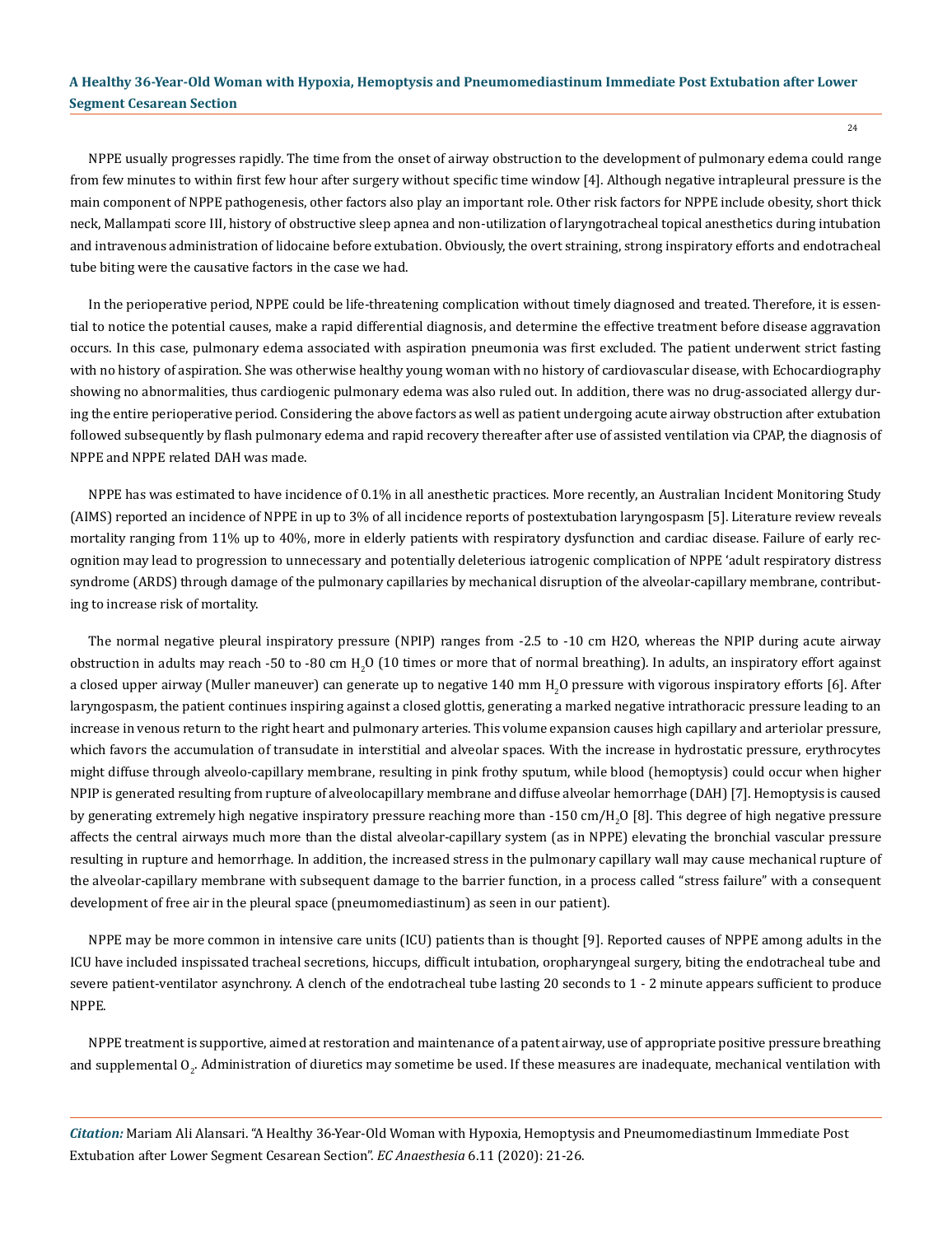positive end-expiratory pressure may be required. Although intubation and conventional mechanical ventilation remains the mainstay of treatment for severe hypoxemia and respiratory distress, noninvasive positive pressure ventilation (NIPPV) has a great role. The good pre-existing health condition of many patients who develop NPPE/NPI explains the rapid resolution of this syndrome by supportive treatment in most of the cases.

Prevention and early relief of upper airway obstruction should decrease the incidence. In patients at risk of developing NPPE/NPI, preventive measures (mostly practiced in Perioperative period) should be considered. These include clearing the airway of the retained blood or secretions, using lidocaine topically applied on the larynx, instilled through the endotracheal tube prior to extubation or administered intravenously, preoxygenating with 100% oxygen and administering steroids for upper airway obstruction post extubation. Although it is not common to use steroids, it has been used in patients who are at risk. When a patient is biting on the endotracheal tube, muscle relaxants can be used to stop laryngospasm. Delaying extubation until full wakefulness decreases risk of laryngospasm. None of these measures were taken in our case.

#### **Conclusion**

In conclusion, we presented a case of a healthy young female who developed postoperative hemoptysis, diffuse ground-glass opacity and infiltrates on computed tomography (CT) of the chest, anemia, and hypoxic respiratory failure, based on which a diagnosis of DAH was made. NPPE was the most likely triggering mechanism. Though hemoptysis is mostly self-limiting, it may be massive, warranting aggressive treatment. Although NPPE and NPPE- related DAH is a life-threatening and well described postanesthesia complication, it remains an underdiagnosed event. Increased vigilance among the providers is essential to prevent the morbidity associated with this condition.

#### **Source of Funding**

None.

#### **Conflicts of Interest**

None.

#### **Bibliography**

- 1. Tami TA., *et al.* ["Pulmonary edema and acute upper airway obstruction".](https://pubmed.ncbi.nlm.nih.gov/3702565/) *Laryngoscope* 96 (1986): 506-509.
- 2. Aay T., *et al.* ["Negative pressure pulmonary edema following a cholecystectomy-a case report".](https://europepmc.org/article/med/29054715) *Revue de Pneumologie Clinique* 73 [\(2017\): 267-271.](https://europepmc.org/article/med/29054715)
- 3. M Bhattacharya., *et al.* ["Negative-pressure pulmonary edema".](https://pubmed.ncbi.nlm.nih.gov/27063348/) *Chest* 150.4 (2016): 927-933.
- 4. Liu Ruizhu., *et al.* ["Negative pressure pulmonary edema after general anesthesia: A case report and literature review".](https://www.ncbi.nlm.nih.gov/pmc/articles/PMC6831334/) *Medicine* 98.17 [\(2019\): e15389.](https://www.ncbi.nlm.nih.gov/pmc/articles/PMC6831334/)
- 5. [Bhaskar Balu and John F Fraser. "Negative pressure pulmonary edema revisited: Pathophysiology and review of management".](https://www.ncbi.nlm.nih.gov/pmc/articles/PMC3168351/) *Saudi [Journal of Anaesthesia](https://www.ncbi.nlm.nih.gov/pmc/articles/PMC3168351/)* 5.3 (2011): 308-313.
- 6. Bhattacharya M., *et al.* ["Negative-Pressure Pulmonary Edema" 150.4 \(2016\): 927-933.](https://pubmed.ncbi.nlm.nih.gov/27063348/)
- 7. Contou D., *et al.* ["Clinical Features of Patients with Diffuse Alveolar Hemorrhage due to Negative-Pressure Pulmonary Edema" 195.4](https://europepmc.org/article/med/28455784)  [\(2017\): 477-487.](https://europepmc.org/article/med/28455784)

*Citation:* Mariam Ali Alansari. "A Healthy 36-Year-Old Woman with Hypoxia, Hemoptysis and Pneumomediastinum Immediate Post Extubation after Lower Segment Cesarean Section". *EC Anaesthesia* 6.11 (2020): 21-26.

25